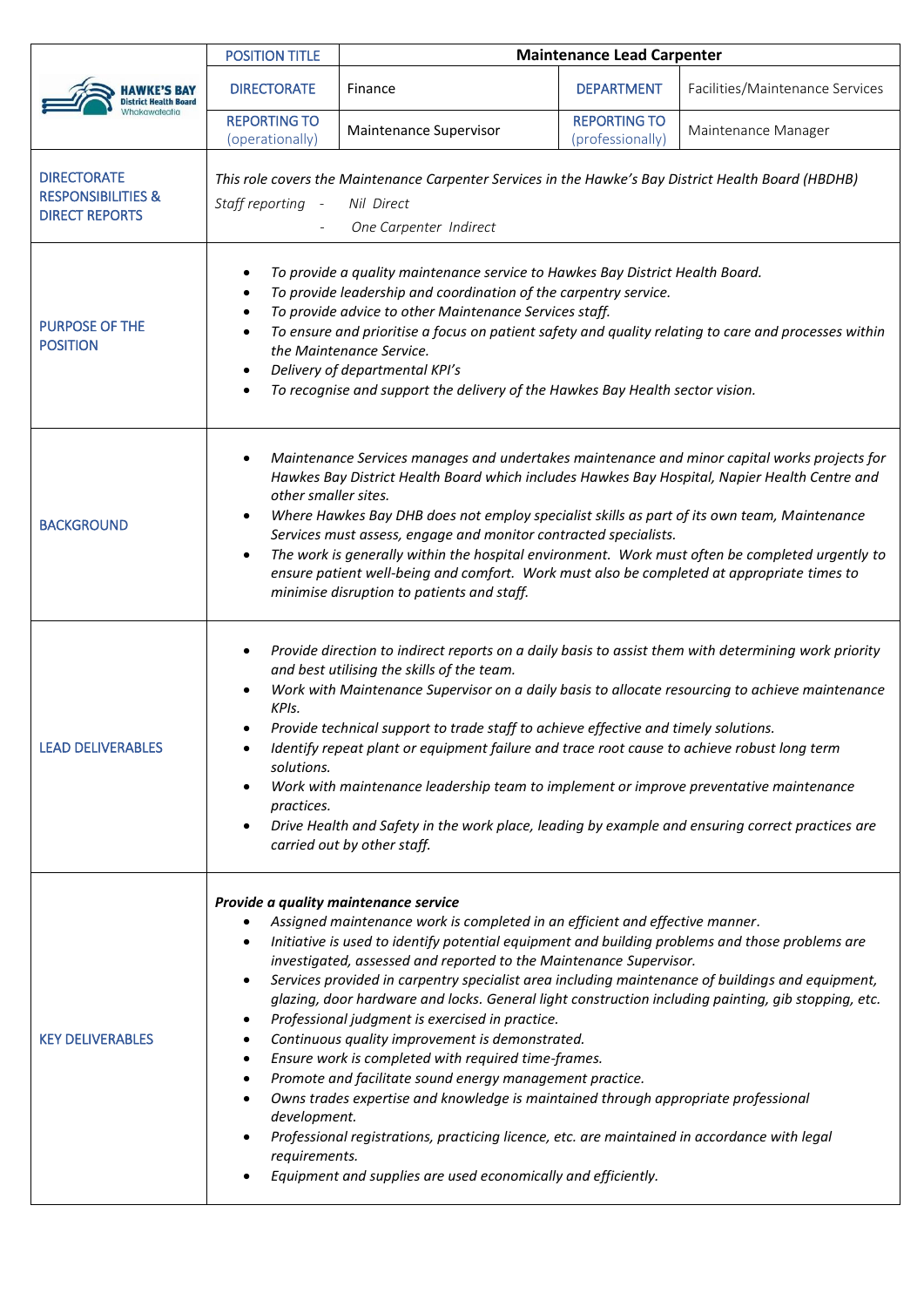| <b>KEY DELIVERABLES</b>                               | Technical problems and solutions are discussed with customers to their satisfaction.<br>Work with and direct contractors as required.<br>٠<br>Open channels of communication with all staff and significant others are maintained.<br>٠<br>Documentation and records are maintained accurately and up to date and in accordance with<br>HBDHB policies, standards and legal requirements.<br>To work as part of a multi-disciplinary team to achieve the best possible maintenance outcomes<br>Liaison maintained with other trades to programme and complete work.<br>Communicate effectively with Maintenance Supervisor and other staff, including raising issues on<br>$\bullet$<br>maintenance standards, request consultation and share knowledge with team members.<br>Participate in appropriate meetings, team briefings and information sessions.<br>$\bullet$<br>Professionalism is displayed at all times and in all dealings with customers, staff and the public.<br>Wear uniform and security ID as directed by the HBDHB to identify you as a member of the<br>$\bullet$<br>Facilities Maintenance Team.<br>Display teamwork and engender trust.<br>Participate in training needs analysis and undertake identified learning, development and career<br>$\bullet$<br>opportunities.<br>On occasion work as part of a capital project team sharing specific site and equipment knowledge.<br>$\bullet$<br>Raise issues affecting service provision and maintenance of standards.<br>$\bullet$<br>Provide technical support and advice regarding your specific trade skills to apprentices and other<br>$\bullet$<br>members of the maintenance staff as appropriate.<br>Maintain familiarity with Standards and Regulations<br>Appropriate application of Building Code, standards and regulations relevant to hospital building,<br>other relevant standards and relevant HBDHB policies.<br>Permits are obtained where necessary.<br>Carryout assigned work in an efficient and effective manner<br>Task frequencies are reviewed and optimised to balance planned servicing and breakdown work.<br>$\bullet$<br>Coordinate and sequence work appropriately and monitor progress.<br>Adequate supplies of materials and spare parts are available.<br>$\bullet$<br>Workshop and other work areas are kept in clean and tidy condition.<br>$\bullet$<br><b>Customer Service</b><br>Open and responsive to customer needs.<br>Communicate task status relating to progress, delays, completion, etc. to the customer in a timely<br>manner.<br>Demonstrate an understanding of continuous quality improvement<br>Ensure patient confidentiality<br>Undertake any other related duties as requested by members of the senior maintenance leadership staff<br>Under take all reasonable requests as directed by any member of the senior maintenance leadership<br>staff. |
|-------------------------------------------------------|----------------------------------------------------------------------------------------------------------------------------------------------------------------------------------------------------------------------------------------------------------------------------------------------------------------------------------------------------------------------------------------------------------------------------------------------------------------------------------------------------------------------------------------------------------------------------------------------------------------------------------------------------------------------------------------------------------------------------------------------------------------------------------------------------------------------------------------------------------------------------------------------------------------------------------------------------------------------------------------------------------------------------------------------------------------------------------------------------------------------------------------------------------------------------------------------------------------------------------------------------------------------------------------------------------------------------------------------------------------------------------------------------------------------------------------------------------------------------------------------------------------------------------------------------------------------------------------------------------------------------------------------------------------------------------------------------------------------------------------------------------------------------------------------------------------------------------------------------------------------------------------------------------------------------------------------------------------------------------------------------------------------------------------------------------------------------------------------------------------------------------------------------------------------------------------------------------------------------------------------------------------------------------------------------------------------------------------------------------------------------------------------------------------------------------------------------------------------------------------------------------------------------------------------------------------------------------------------------------------------------------------------------------------------------------------------------------------------------------------------------------------------------------------------------------------------------------------------------------------------------------------|
| <b>HEALTH &amp; SAFETY</b><br><b>RESPONSIBILITIES</b> | HBDHB is committed to maintaining and promoting the health & safety of all its staff, contractors, volunteers<br>and patients. In this role, your duties are:<br>Displays commitment through actively supporting all health & safety initiatives.<br>Ensures all staff/colleagues maintain adequate safety standards on the job through consultation,<br>training and supervision.<br>Ensures own and others safety at all times.<br>٠<br>Familiarise self with the safe operation of any equipment used in the course of employment.<br>٠<br>Wears appropriate personal protective equipment as required.<br>٠<br>Assist in ensuring the physical environment & equipment is safe and functional.<br>٠<br>Complies with policies, procedures and safe systems of work.<br>$\bullet$<br>Reports all incidents/accidents, including near misses in a timely fashion.<br>٠<br>Is involved in health and safety through participation and consultation.<br>(You have the right to cease work if you believe that you, or others, are at risk of serious harm).                                                                                                                                                                                                                                                                                                                                                                                                                                                                                                                                                                                                                                                                                                                                                                                                                                                                                                                                                                                                                                                                                                                                                                                                                                                                                                                                                                                                                                                                                                                                                                                                                                                                                                                                                                                                                            |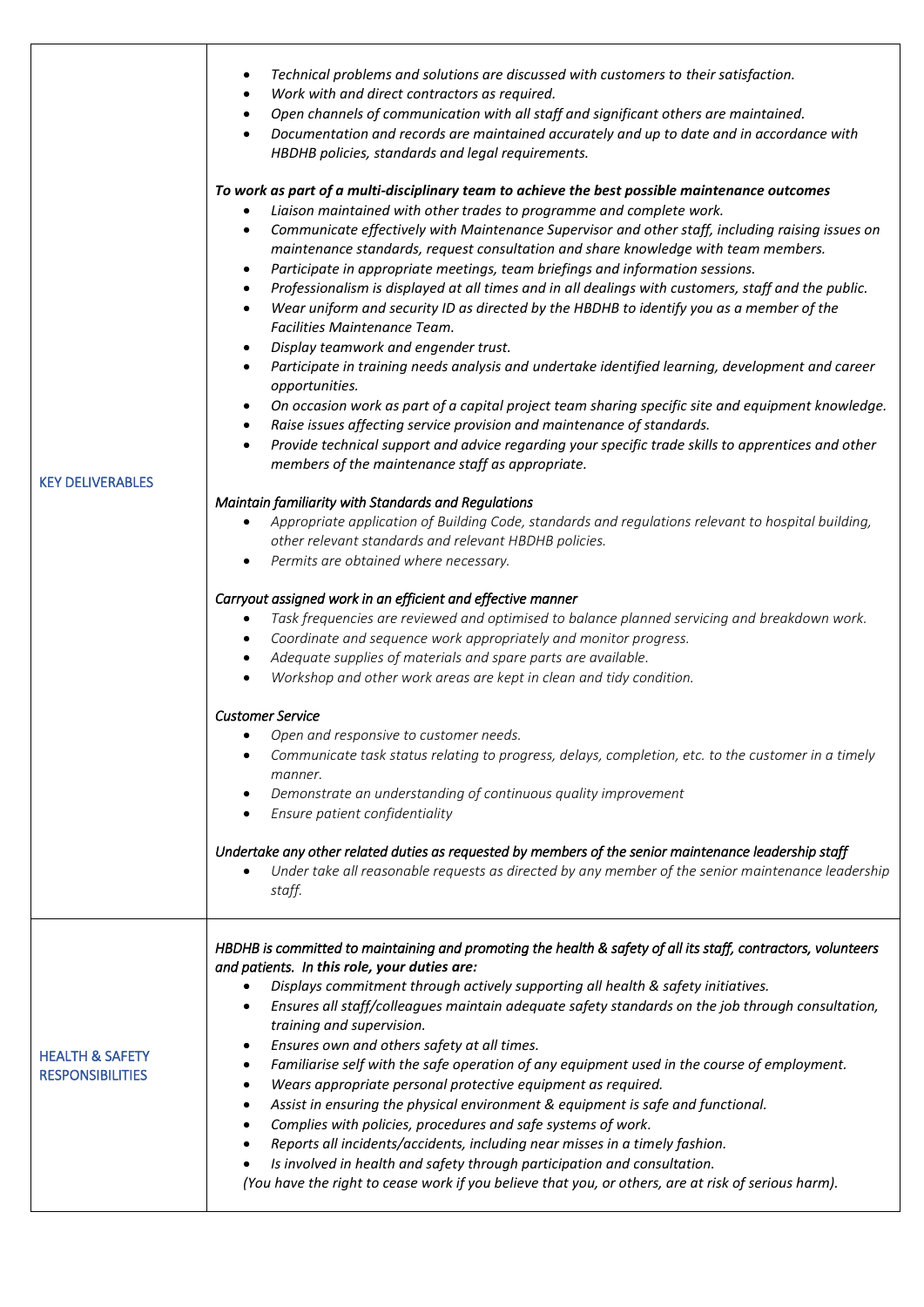| <b>KEY WORKING</b><br><b>RELATIONSHIPS</b>               | <b>INTERNAL</b><br>Maintenance & Engineering Manager<br>Maintenance Manager<br>Maintenance Supervisor<br>Maintenance Trade Leads<br>Carpenter<br>Maintenance Staff<br>Capital Projects Team<br>Stakeholders across the HBDHB<br>Patients | <b>EXTERNAL</b><br><b>Service Contractors</b><br><b>General Public</b><br><b>Suppliers</b> |  |  |
|----------------------------------------------------------|------------------------------------------------------------------------------------------------------------------------------------------------------------------------------------------------------------------------------------------|--------------------------------------------------------------------------------------------|--|--|
| <b>DELEGATION AND</b><br><b>DECISION</b>                 | Works under the general direction of the Maintenance Supervisor<br>Works autonomously with a high degree of independence<br>Maintains relationships with customers                                                                       |                                                                                            |  |  |
| <b>HOURS OF WORK</b>                                     | 80 per fortnight                                                                                                                                                                                                                         |                                                                                            |  |  |
| <b>EMPLOYMENT</b><br><b>AGREEMENT &amp; SALARY</b>       | Maintenance Tradespersons and their Assistants Collective Employment Agreeement                                                                                                                                                          |                                                                                            |  |  |
| <b>DATE</b>                                              | May 2022                                                                                                                                                                                                                                 |                                                                                            |  |  |
| <b>EXPENDITURE &amp; BUDGET</b><br><b>ACCOUNTABILITY</b> | Within limits delegated by the Maintenance Supervisor                                                                                                                                                                                    |                                                                                            |  |  |
|                                                          | Effectively managing own and carperters time and prioritising workload to ensure work is completed within<br>the agreed times.                                                                                                           |                                                                                            |  |  |
| <b>SCOPE &amp; COMPLEXITY</b>                            | Managing customers and other stakeholders across the DHB                                                                                                                                                                                 |                                                                                            |  |  |
|                                                          | Providing advice to Maintenance and Facilites staff on building issues                                                                                                                                                                   |                                                                                            |  |  |